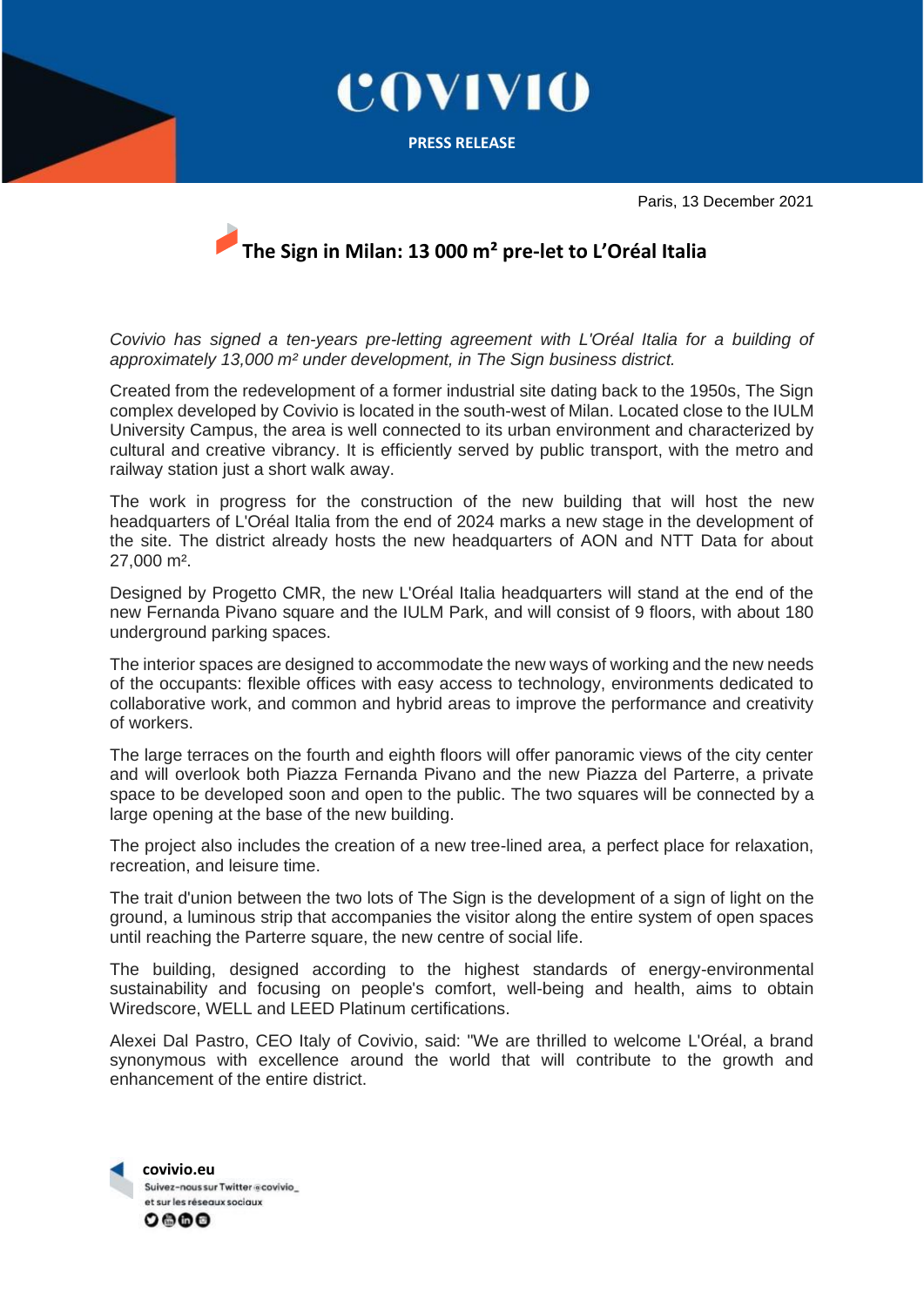## **COVIVIO PRESS RELEASE**

Thanks to its design and architectural quality features, and the presence on site of corporations of primary standing, The Sign is expected to become a new metropolitan destination that will give further impetus to the evolution of Milan towards new forms of connection, innovation, and sustainability. Together with Symbiosis, another of our iconic projects in the city, The Sign proves Covivio's ability to think and give life to the Milan of tomorrow and the new generation business district."





**covivio.eu**  Suivez-nous sur Twitter ecovivio\_ et sur les réseaux sociaux

 $0000$